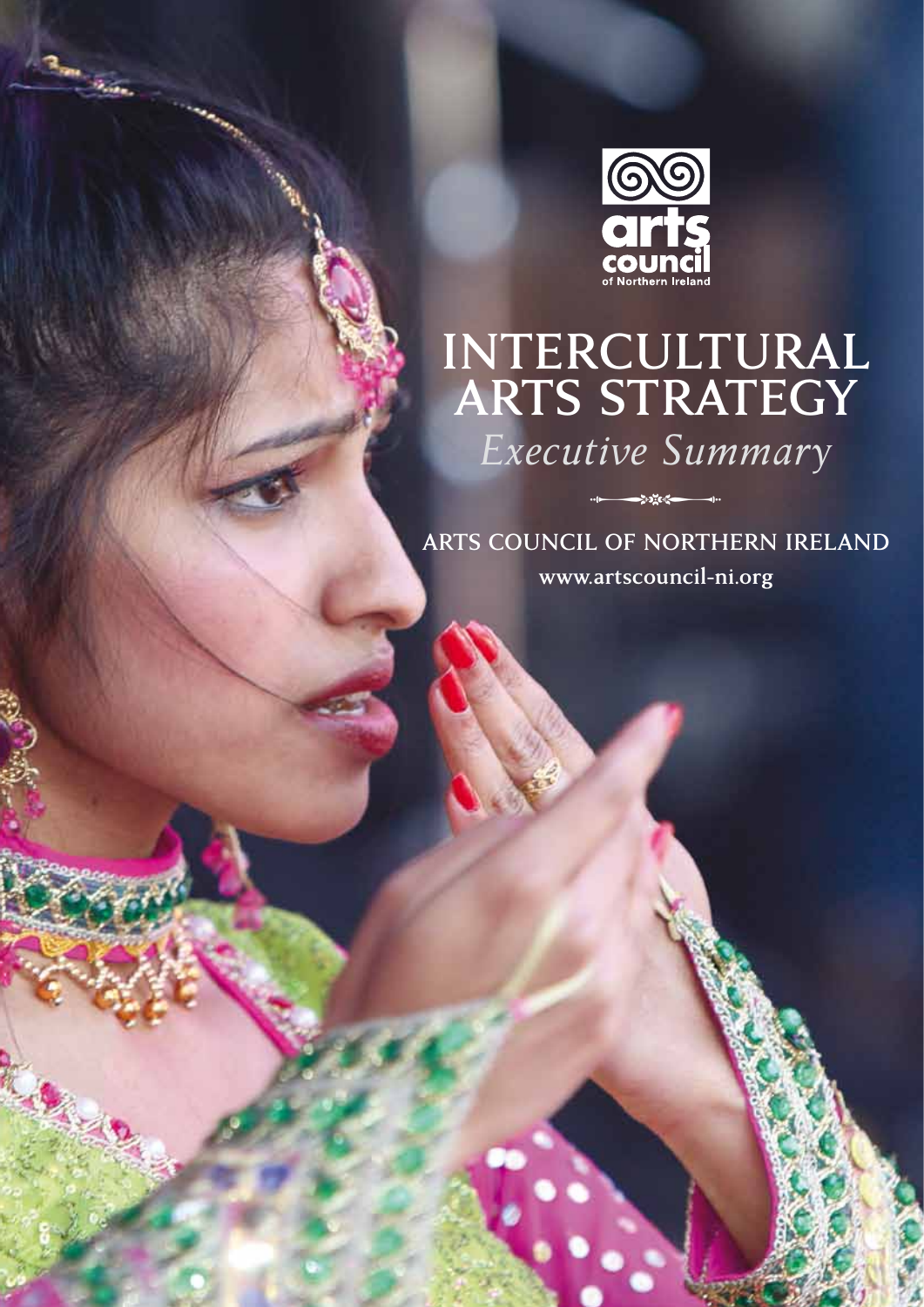## **INTRODUCTION**

This intercultural arts strategy has been prepared in recognition of the priorities set out in the Arts Council of Northern Ireland's (ACNI) five year strategy, *Creative Connections* for the period from 2007- 2012. Under Theme 3 (Growing Audiences and Increasing Participation) the five year strategy sets out how the Arts Council will seek to foster the expression of cultural pluralism, build dialogue and promote understanding, through interchanges within and between communities and their cultures.

The Arts Council has developed a number of artform and specialist policies. These policies address how each of the four themes within the five year strategy are implemented through the work of the Arts Council. Though not confined to Community Arts practice, the Community Arts Policy articulates aspects of multiculturalism:

"Northern Ireland society faces the challenge of creating a shared future based on respect, tolerance, peace and equality. Community Arts plays an important role in understanding the variety of our own identities, celebrating the multiculturalism that exists in Northern Ireland."

It is within this broad context that the Arts Council has developed a wider, cross cutting Intercultural Arts strategy and dedicated Action Plan.

 $\overline{2}$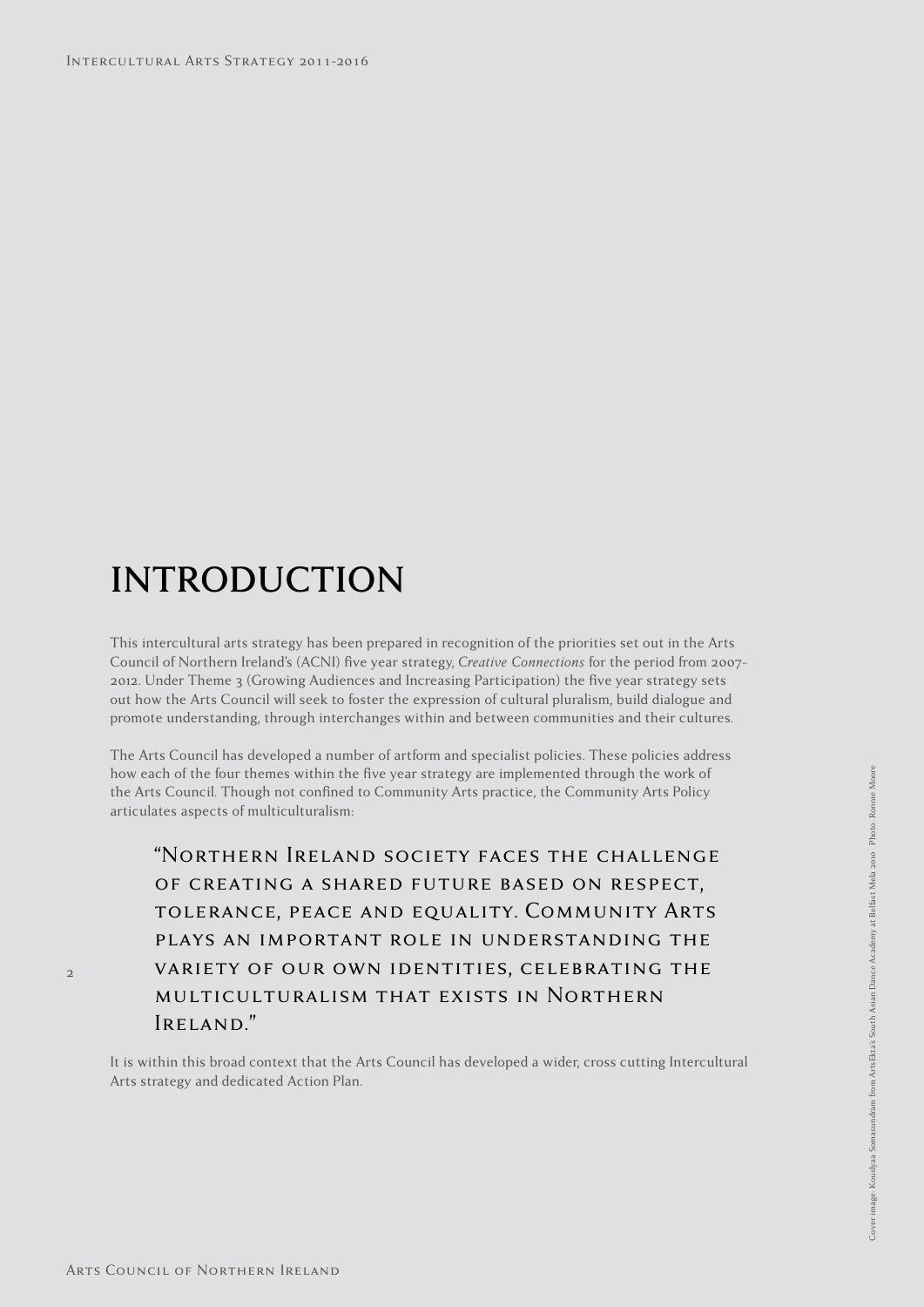## **Background Context**

Northern Ireland has a significantly smaller minority ethnic community than the rest of the UK. The last Census (2001) revealed that it was less than one per cent (14,272 people) of the population, compared to nine per cent in England, and two per cent in Wales and Scotland. However, since the accession of the A8 countries of Central and Eastern Europe in 2004, Northern Ireland has increasingly become a more diverse society. A census of population is normally taken every 10 years. The next Census will be undertaken in March 2011; however, the population analysis from that will not be available until the summer of 2012. As the current census material is quite dated, this section draws on a number of other data sources as a means to quantify this sub-group particularly since the rise of immigration in 2004, e.g. NISRA's long term immigration estimates, NI Work Registration Scheme Registrations and National Insurance Number Applications. When the results of the 2011 Census are released this strategy will be updated to reflect the new data.



## **Policy Context**

Section three outlines existing legislation, policies, and programmes within the context of Northern Ireland on the advocacy, protection and support of minority ethnic communities within society. In Northern Ireland the Racial Equality Strategy (2005-2010) provides the framework for Government to create a society that is free of racism and where all can enjoy equality of opportunity and equal protection. The Racial Equality Strategy sets out six aims for Government in tackling racial inequalities and racism in society: Elimination of Racial Inequality; Equal Protection; Equality of Service Provision; Participation; Dialogue and Capacity Building. Government's draft Programme for Cohesion, Sharing and Integration (2010) proposes to lift these six aims and revisit them after the launch of the CSI programme. The aim of CSI is to build a strong community where everyone, regardless of race, colour, religious or political opinion, age, gender, disability or sexual orientation can live, work and socialise in a context of fairness, equality, rights, responsibilities and respect.

This section also demonstrates how other regions are currently addressing race issues in society today. It is clear that some governments are further ahead than others; this is mainly due to differing legislative structures and priorities. However, there are a number of strategic commonalities across the government agendas. These include:

- the promotion of racial equality and fairness;
- developing good race relations;

Image: WheelWorks' Multiple Realities project with NI Community of Refugees & Asylum Seekers

mage: WheelWorks' Multiple Realities project with NI Community of Refugees & Asylum Seekers

- tackling racial discrimination;
- promoting diversity and tolerance.

Arts Council of Northern Ireland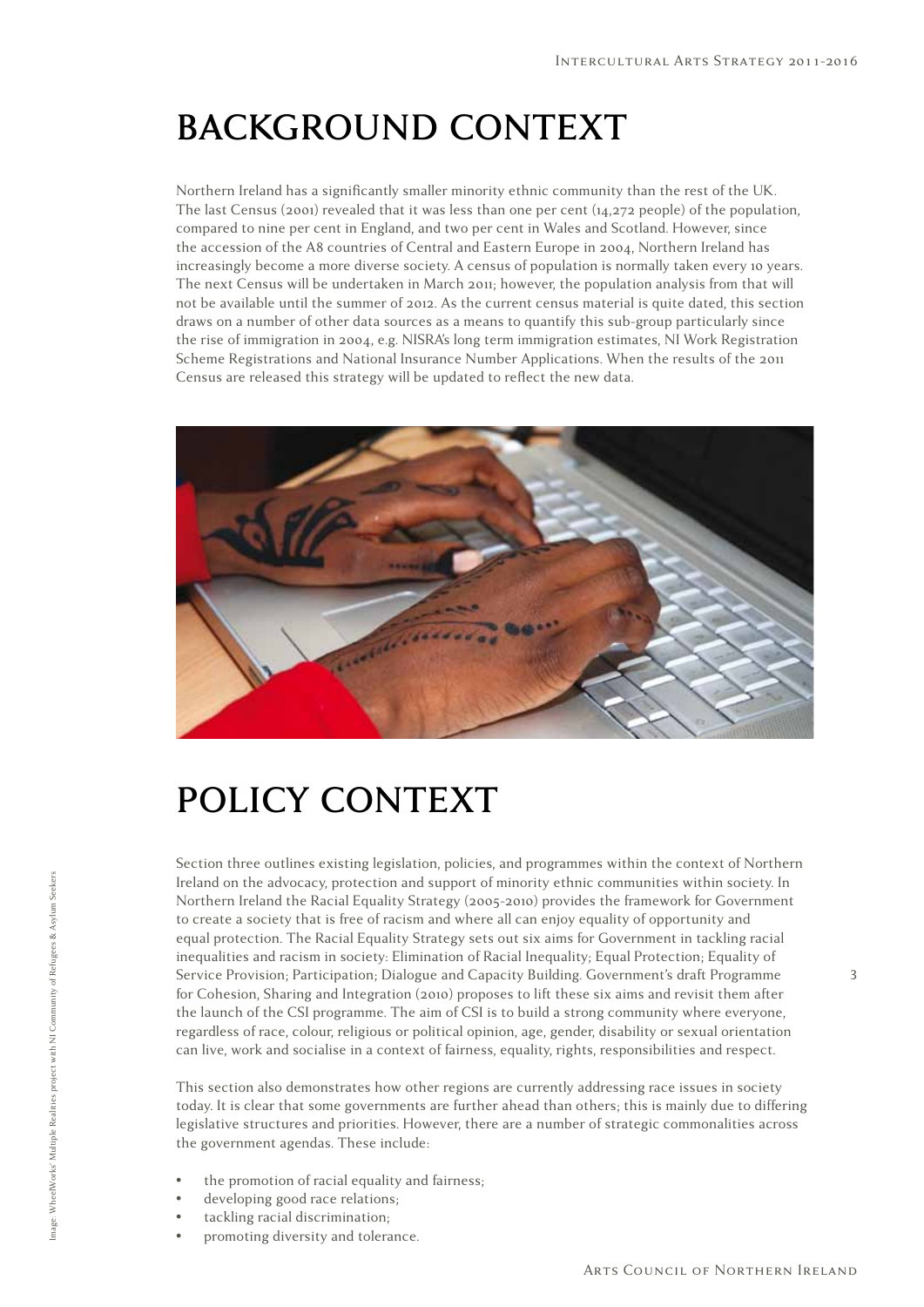#### **Arts Council of Northern Ireland**

Section four considers the Arts Council's commitment to addressing the needs of minority ethnic communities in Northern Ireland by improving access to and participation in the arts.' Theme 3 (Growing Audiences and Increasing Participation) of the current five year strategic plan addresses the changing demographics of the population in Northern Ireland when it states:

"Increasing numbers of people from around the world are choosing Northern Ireland as a place to live and work. Arts activity has the power to both express the richness and diversity of contemporary society and confront the challenges raised by prejudice. The Arts Council of Northern Ireland through its funding will continue to actively foster the expression of cultural pluralism, build dialogue and promote mutual understanding, through interchanges within and between communities and their cultures."

The narrative draws on key data and research relating to the arts and minority ethnic communities in Northern Ireland and further afield, and considers barriers encountered by minority ethnic communities in accessing and participating in the arts. Such an analysis helps to inform how the emerging strategy will tackle such barriers, encourage partnership working, build upon the Arts Council's history of funding as well as supporting work with minority ethnic communities. The analysis of primary qualitative data gathered through consultations with key stakeholders<sup>2</sup> (oneto-one meetings; a sectoral meeting of providers and arts organisations; a questionnaire developed and distributed amongst ASOP clients<sup>3</sup> as well as a focus group meeting with ethnic artists) is also considered. The consultation process ran from September 2010 – February 2011.

Key issues raised amongst consultees include:

- barriers hindering minority ethnic communities from accessing and participating in the arts in Northern Ireland: language, financial issues, lack of awareness, generational factors, apathy and access problems;
- the need for development within the sector in terms of capacity building and training;
- raising awareness of the existing funding and network opportunities for minority ethnic arts in Northern Ireland;
- the importance of integrating areas such as intercultural engagement, developing good relations, increasing awareness of diversity, tackling racism and developing community cohesion into the strategic direction of the strategy;
- the need for financial resources to develop work within the sector.

4

<sup>1</sup> In accordance with Theme 3, Objectives 3.1 and 3.2 (ACNI's 5 year Strategic Plan and Corporate Plan).

<sup>2</sup> Key stakeholders included Government departments, statutory bodies, academics, politicians, community/voluntary

sector as well as arts organisations and artists.

<sup>&</sup>lt;sup>3</sup> ASOP clients receive funding support from the Arts Council's Annual Support for Organisations Programme.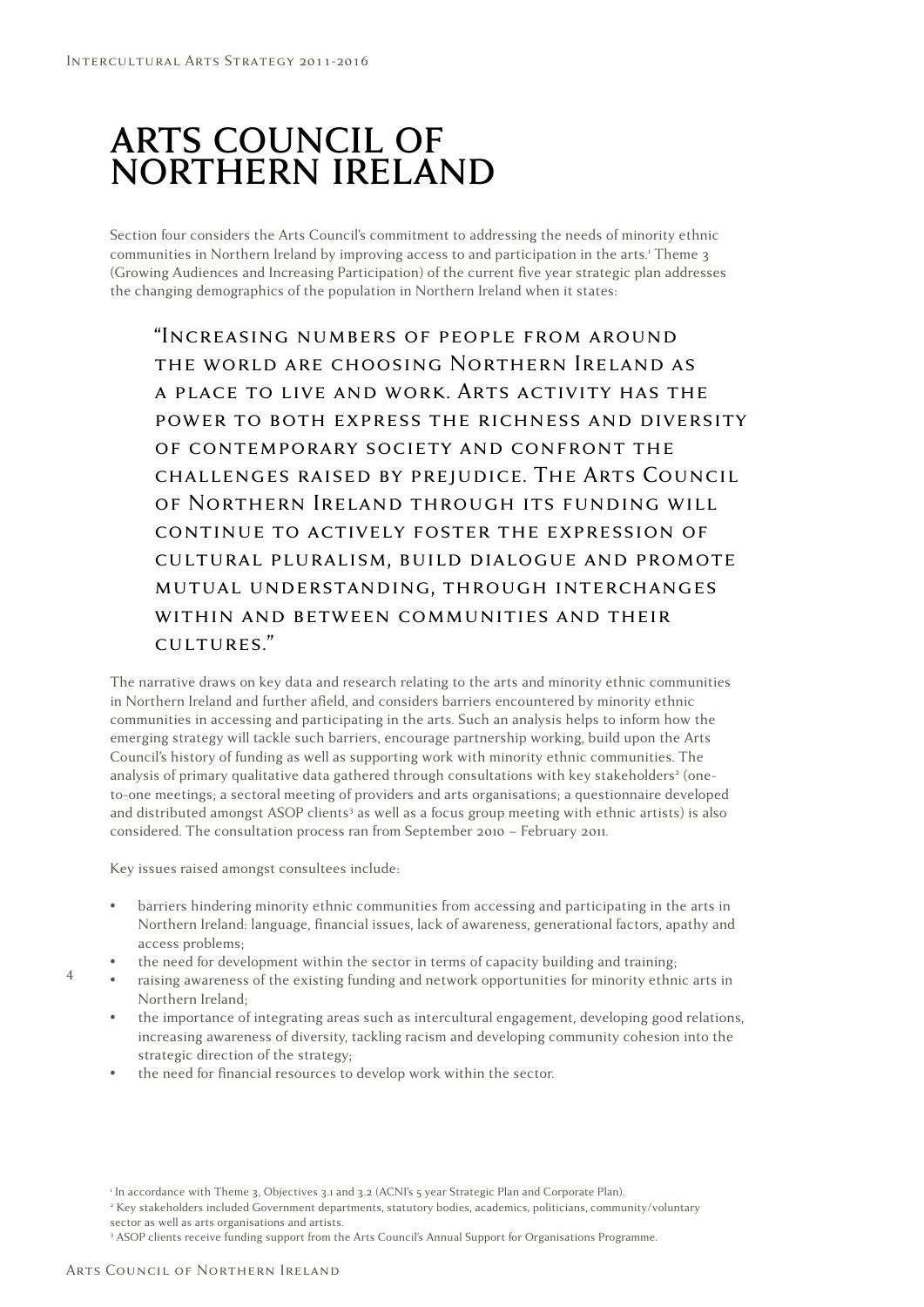#### **SWOT Analysis**

Section five summarises the current internal and external strengths, weaknesses, opportunities and threats to the successful implementation of this intercultural arts strategy. This is followed by a consideration of possible solutions to the identified threats/risks that will be addressed within the engagement strategy.

#### **Engagement Strategy**

The principal aim of the engagement strategy is to increase the avenues for minority ethnic communities to access and participate in the arts in Northern Ireland and further afield. Section six sets out how the Arts Council proposes to meet the creative and social needs of minority ethnic communities through a set of strategic themes and objectives with related performance indicators. The strategic themes of this intercultural arts strategy centre upon the artistic and social issues identified through the Arts Council's research and consultation within the sector. The six strategic themes include: Intercultural Engagement; Developing the Minority Ethnic Arts infrastructure; using the arts to develop Community Cohesion; using the arts to increase awareness of Diversity, and developing programmes that use the arts to develop Good Relations and as a vehicle to tackle Racism.

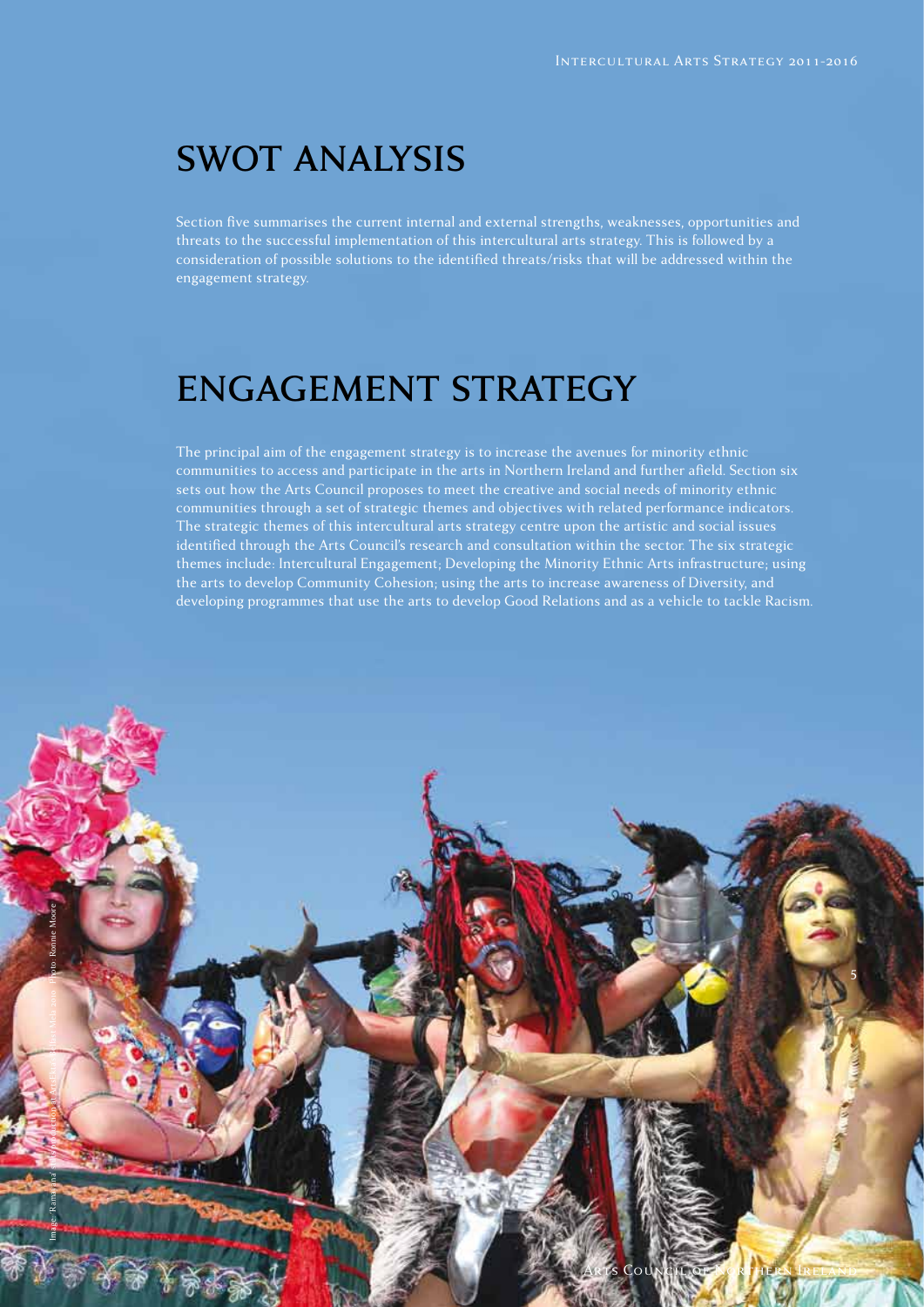**"the Arts Council will utilise the current mechanisms**  TO ENCOURAGE **GREATER ACCESS AND participation for minority ethnic communities in the arts"**

Image: WheelWorks' Multiple Realities project with NI Community of Refugees & Asylum Seekers

6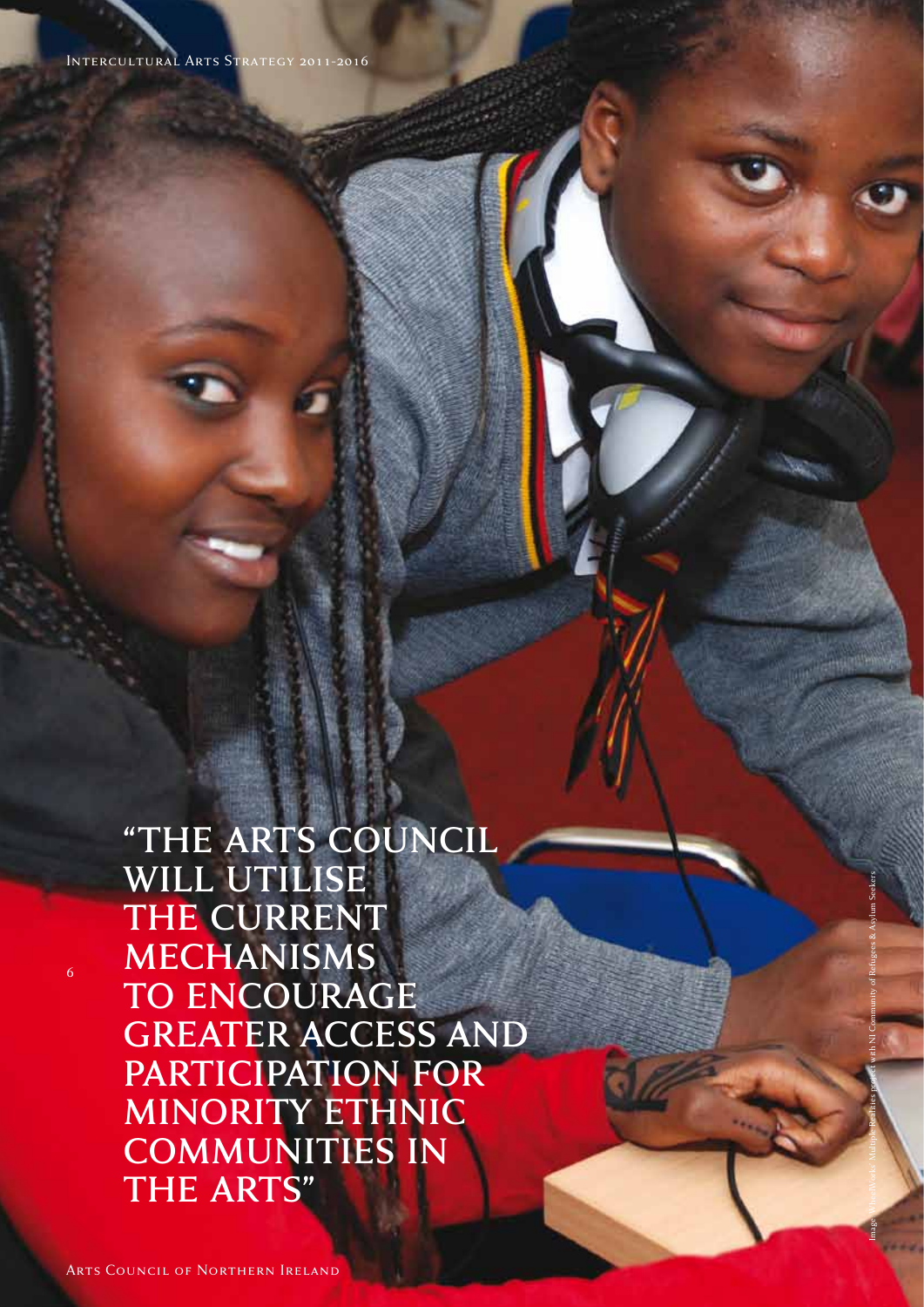#### **Performance Monitoring and Evaluation**

Section seven details how the Arts Council will monitor and evaluate the performance and implementation of the strategy. This includes both formal annual reports as well as less formal methods such as updates on a dedicated page on ACNI's website. Annual stocktakes will help inform each year's annual Action Plan as well as determining if /how the strategy needs to be altered due to changing internal/external circumstances. The Arts Council will also evaluate all projects/ programmes throughout the duration of this strategy. Such evaluations will contribute to the body of evidence that currently exists on minority ethnic arts in Northern Ireland.

### **Communications Strategy**

Recognising the importance of this work, it is desirable to embed a communications strategy to ensure that the outcomes of the strategy receive high profile media attention. A communications strategy will include: showcasing of minority ethnics projects, building the profile of minority ethnic issues, conveying the key messages of minority ethnic communities as well as supporting advocacy by strengthening and providing a voice for minority ethnic communities.

### **Concluding Remarks**

This intercultural arts strategy has been developed during a period of financial uncertainty when the Arts Council is facing significant pressures upon its resources. In consideration of this constraint, the strategy outlines how the Arts Council might fund a dedicated programme, for example, by application to Trusts and Foundations and/or working in tandem with other agencies (e.g. PSNI). In addition to this, the strategy sets out how the Arts Council will utilise the current mechanisms to encourage greater access and participation for minority ethnic communities in the arts, e.g. raising awareness of current funding streams (ASOP and SIAP) applicable for such work, thus making efficient use of existing funding mechanisms.